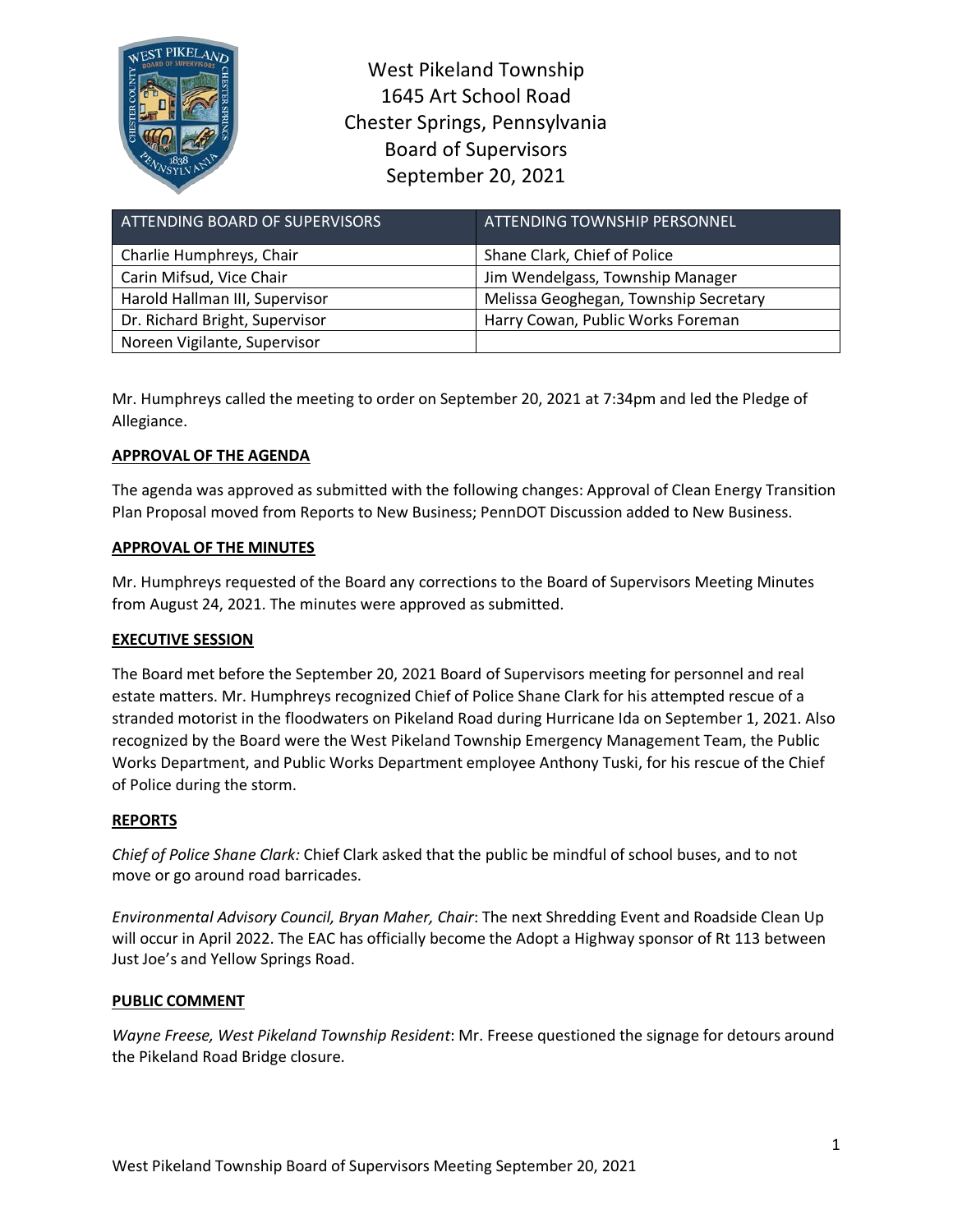

West Pikeland Township 1645 Art School Road Chester Springs, Pennsylvania Board of Supervisors September 20, 2021

*John Matthews, West Pikeland Township Resident:* Mr. Matthews asked the Board to consider reestablishing the old road by the site of the colonial era hospital in Historic Yellow Springs.

## **UNFINISHED BUSINESS**

**Approval of Location for Township Storage Building**. Ms. Vigilante motioned to evaluate replacing the Township Storage Building on township owned property located next to Walnut Lane Park and to direct the Township Manager to solicit proposals from Township Engineer EB Walsh and Pioneer Pole Builders for this work. The motion was seconded by Dr. Bright. Voting aye were Ms. Vigilante, Dr. Bright, Mr. Humphries and Ms. Mifsud. Mr. Hallman voted nay. The motion was approved.

**Pennsylvania Turnpike Commission Offer**. The Board directed Mr. Wendelgass to counter the offer of \$25,000 from the Pennsylvania Turnpike Commission with \$35,000 for the property located on Sycamore Lane.

**Approval of Backhoe Insurance Offer**. Dr. Bright motioned to accept the offer of \$55,000 for the loss of the JCB Backhoe Loader. The motion was seconded by Ms. Vigilante and unanimously approved.

**Public Hearing of Phoenixville Regional Comprehensive Plan**. Phoenixville Regional Planning Committee member Ed Theurkauf presented a Municipal Adoption Hearings PowerPoint for the Board and public.

### **NEW BUSINESS**

**Approval of Clean Energy Transition Plan Proposal.** Dr. Bright motioned to accept the Clean Energy Transfer Plan Proposal from the consultant group, Practical Energy Solutions. The motion was seconded by Ms. Mifsud and unanimously approved.

**PennDOT Discussion**. Mr. Hallman directed Mr. Wendelgass to request a meeting with PennDOT representatives from District 6 and elected officials representing our area to discuss issues with Art School Road, Yellow Springs Road, Clover Mill Road, the intersection of Rt. 401 and Rt. 113 and Lower Pine Creek Road.

**Approval of Bills and Treasurer's Report.** Mr. Hallman III abstained from voting on the motion to pay Hallman's General Store EFT dated 8/26/2021 for payment to WEX Bank because of a conflict as the motion provides for a payment from West Pikeland Township to Hallman's General Store.

Ms. Mifsud motioned to approve the Bills and Treasurer's Report. The motion was seconded by Ms. Vigilante and unanimously approved.

**Approval of Minimum Municipal Obligation**. Ms. Vigilante motioned to approve the Minimum Municipal Obligation. The motion was seconded by Dr. Bright and unanimously approved.